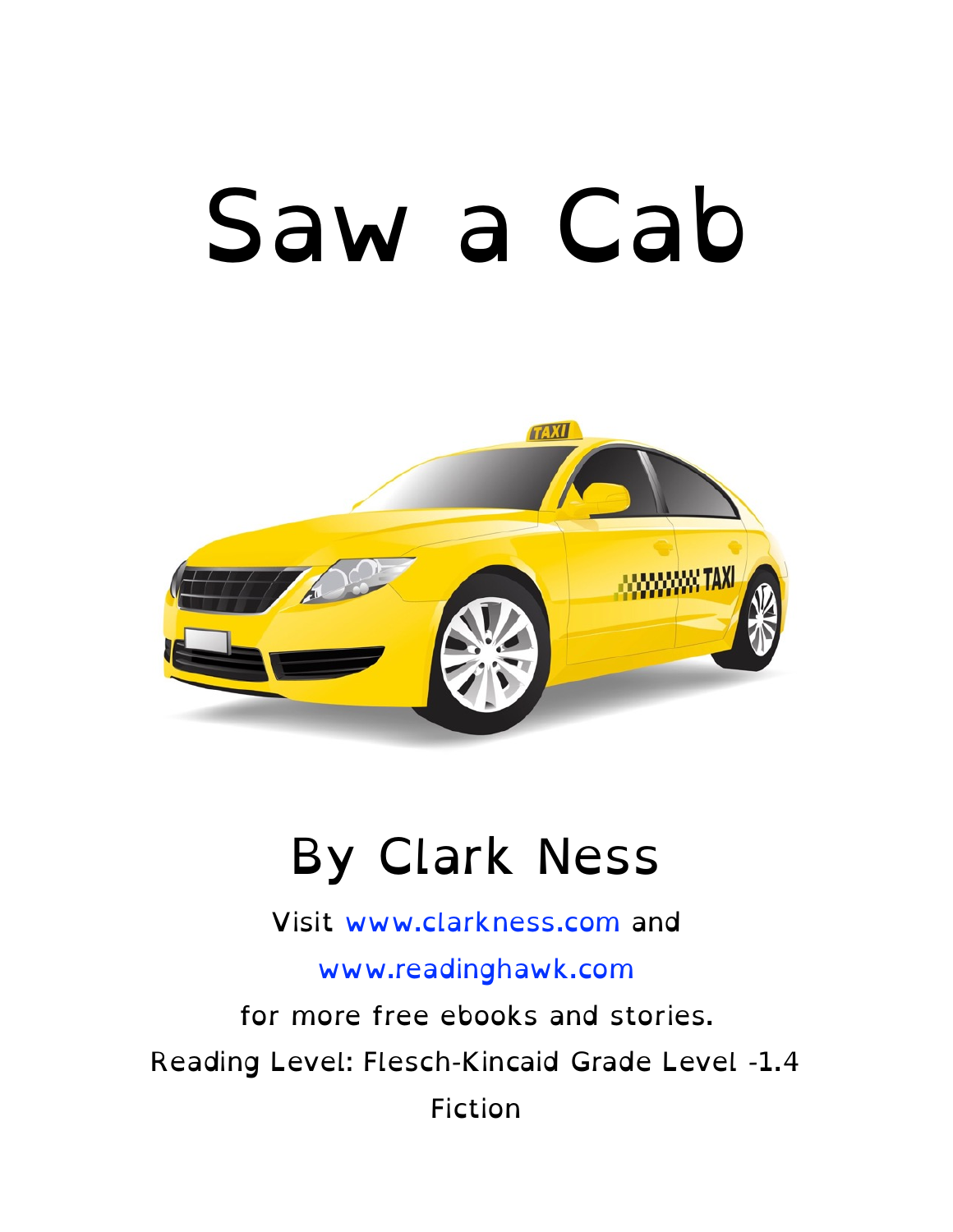

#### I saw a cab. It was a nice cab. "That cab is nice," I said. "Yes, it is a nice cab," said my friend.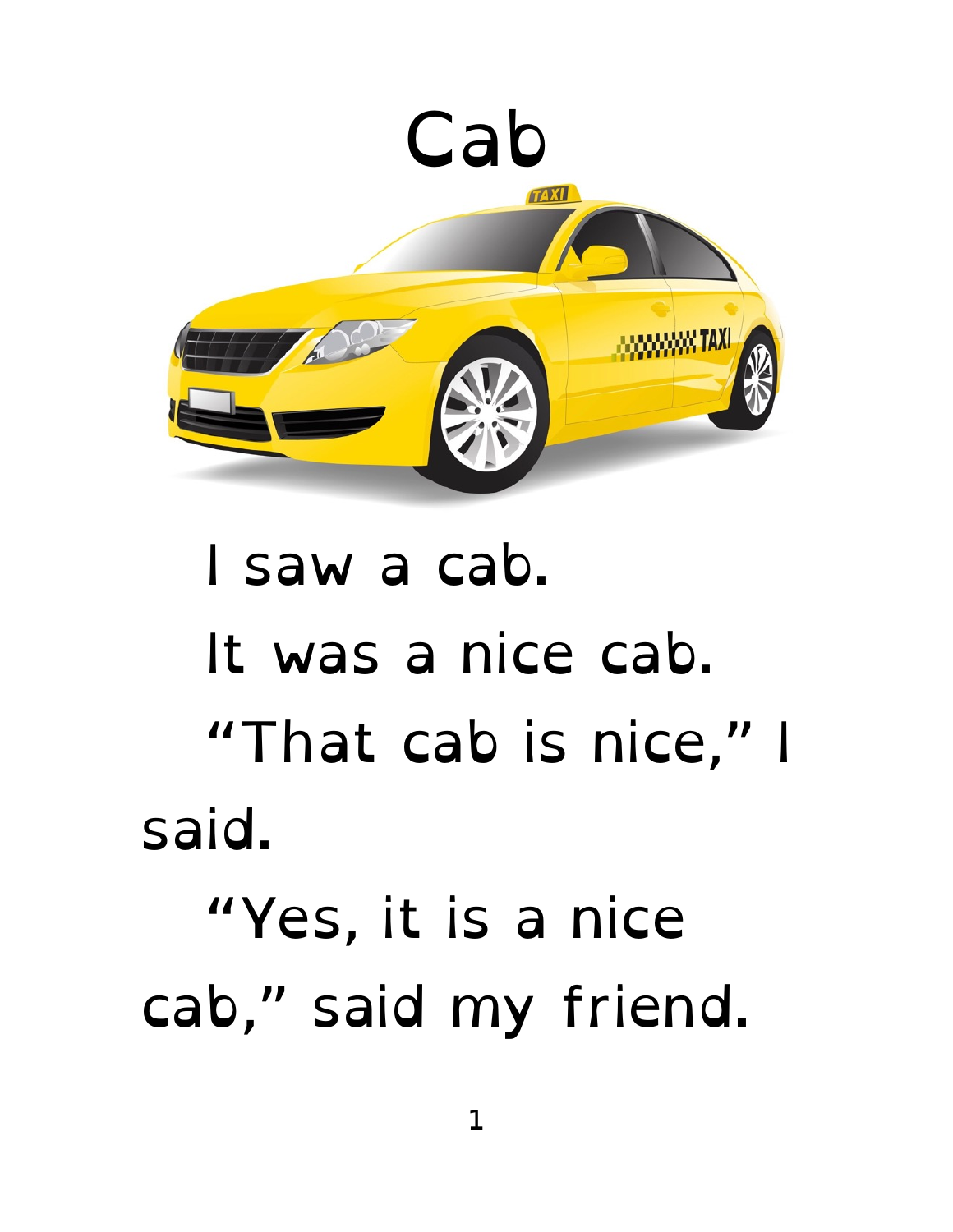## Lab



#### I saw a lab. It was a nice lab. "That lab is nice," I said. "Yes, it is a nice lab," said my friend.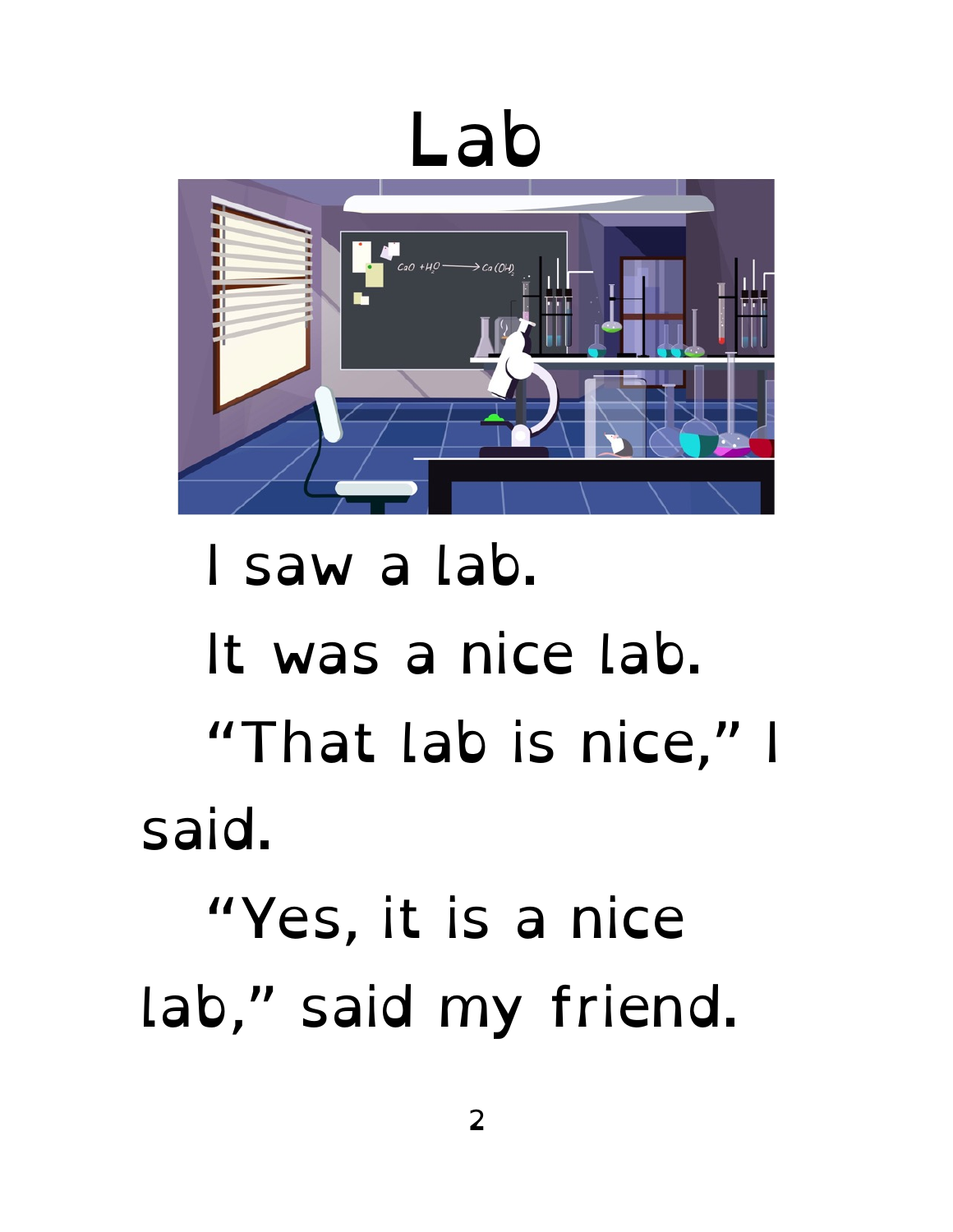

#### I saw a bag. It was a nice bag. "That bag is nice," I said. "Yes, it is a nice bag," said my friend.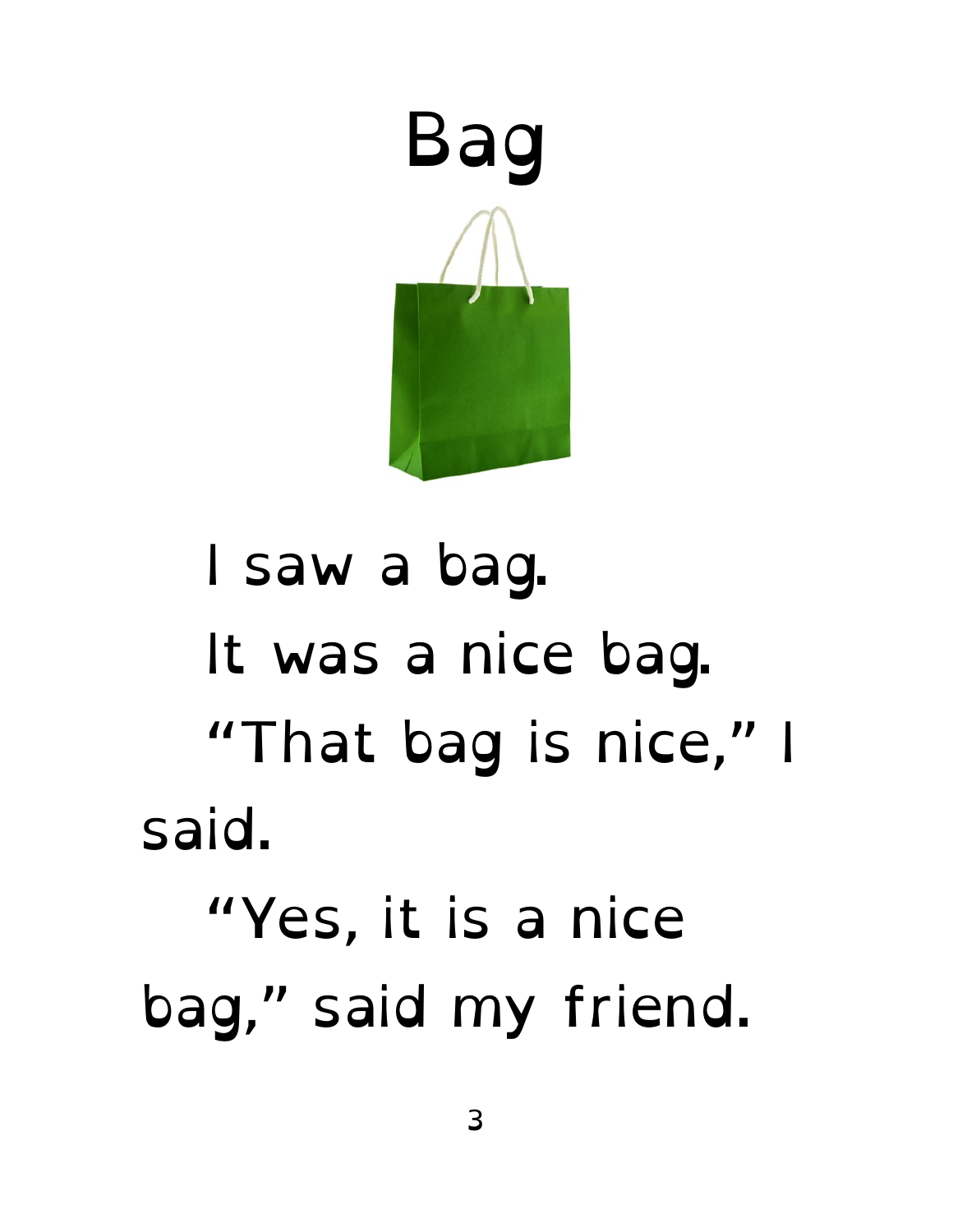

Photograph © Clark Ness

#### I saw a rag. It was a nice rag. "That rag is nice," I said. "Yes, it is a nice rag," said my friend.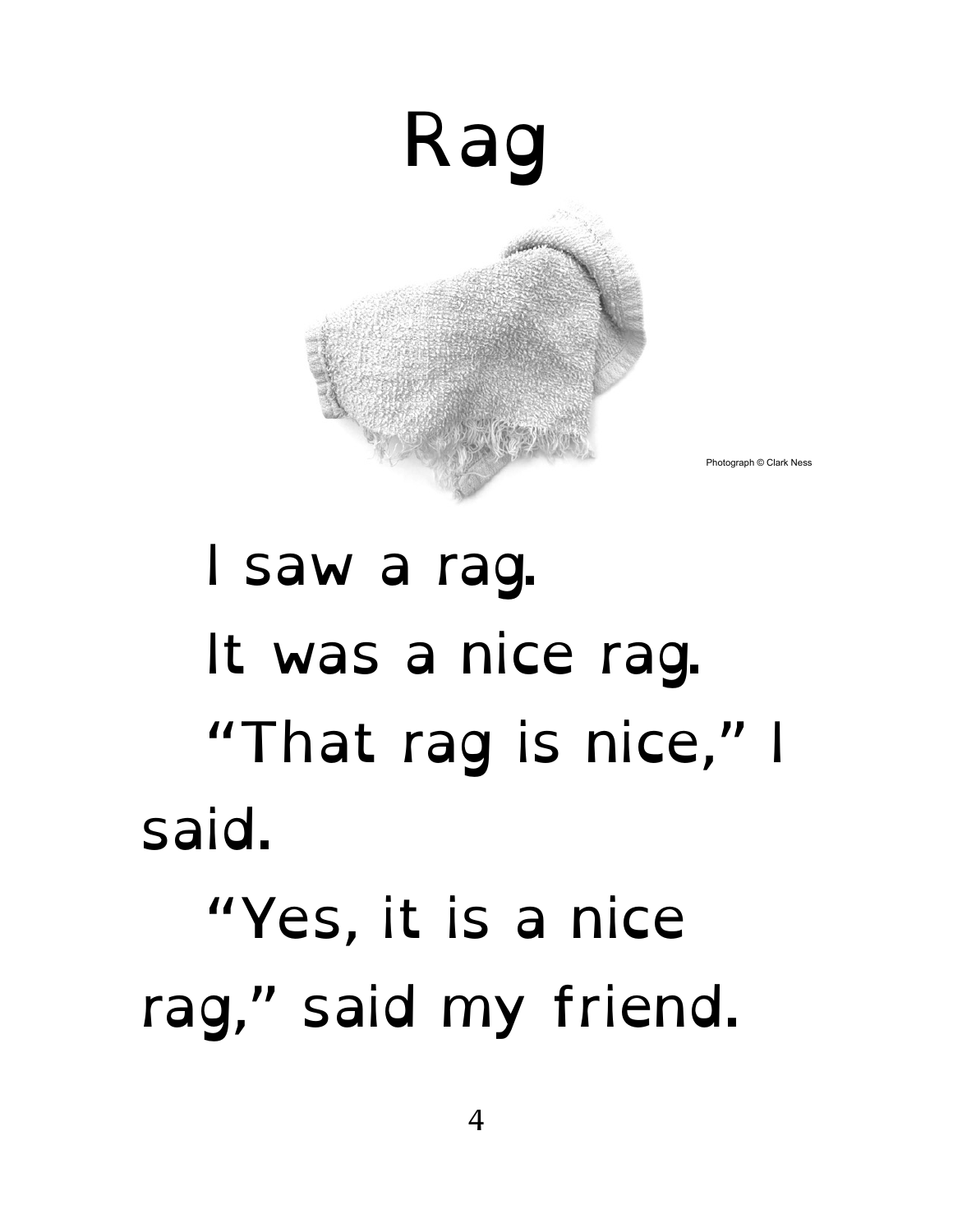

#### I saw a yam. It was a nice yam. "That yam is nice," I said. "Yes, it is a nice yam," said my friend.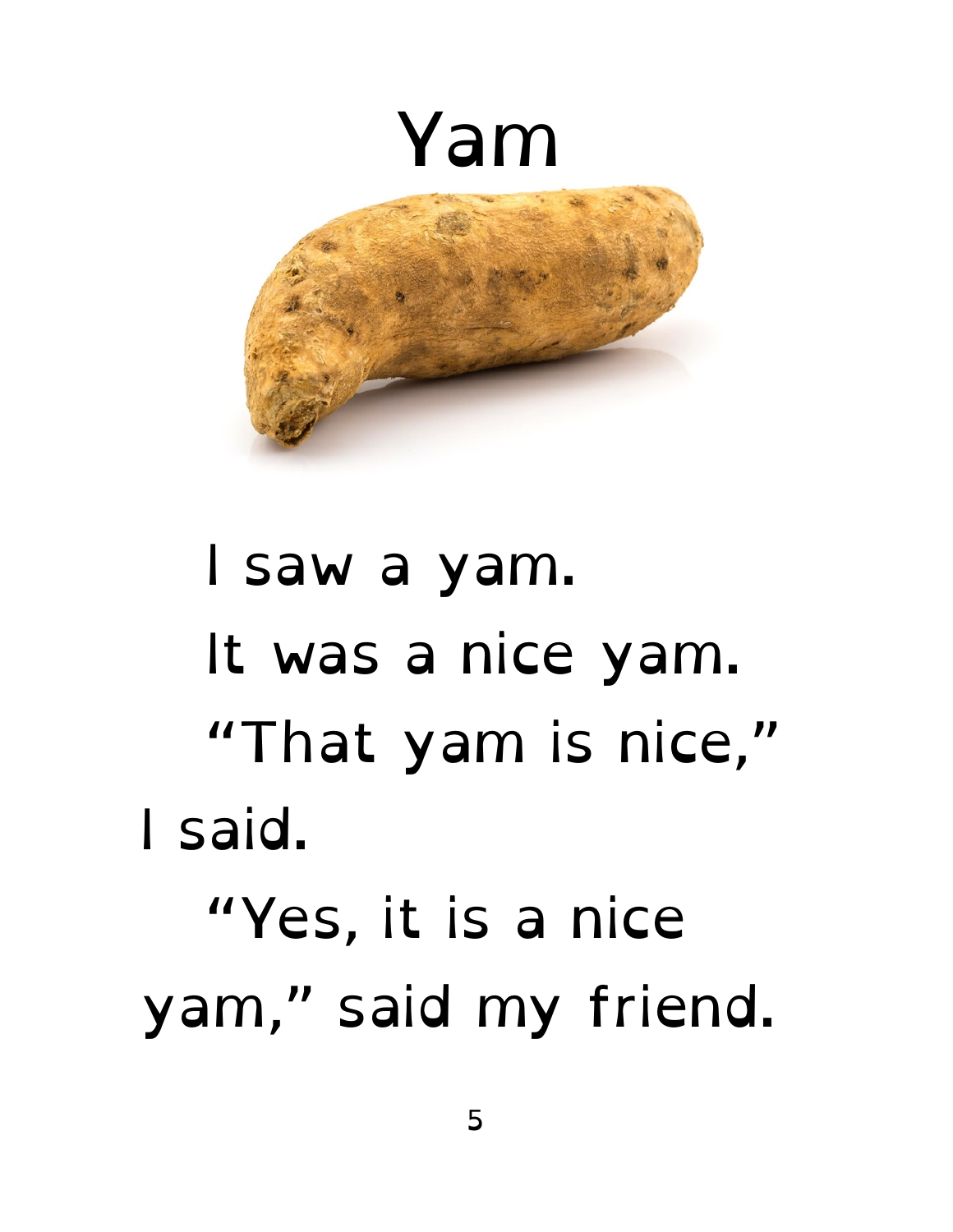

#### I saw a can. It was a nice can. "That can is nice," I said. "Yes, it is a nice can," said my friend.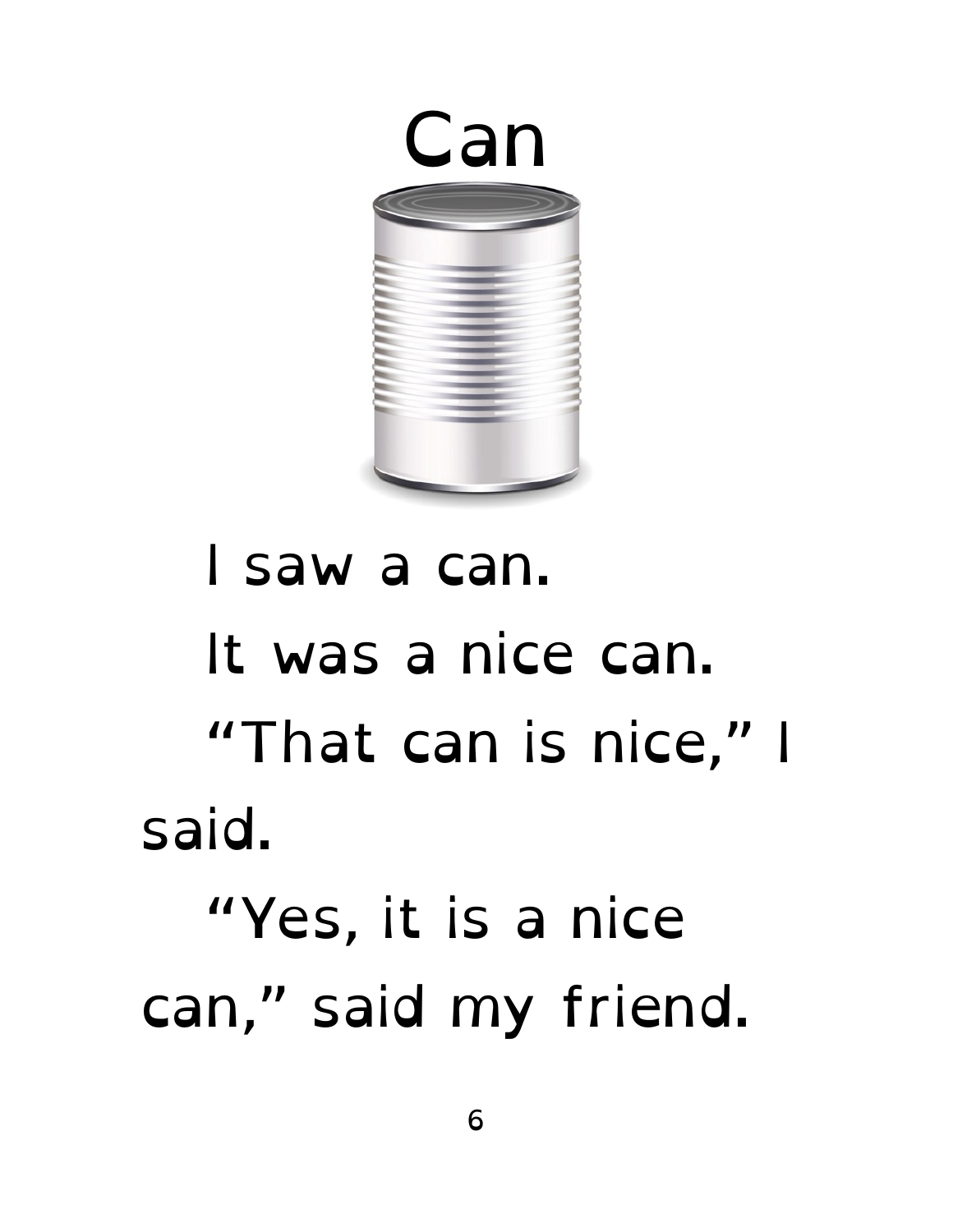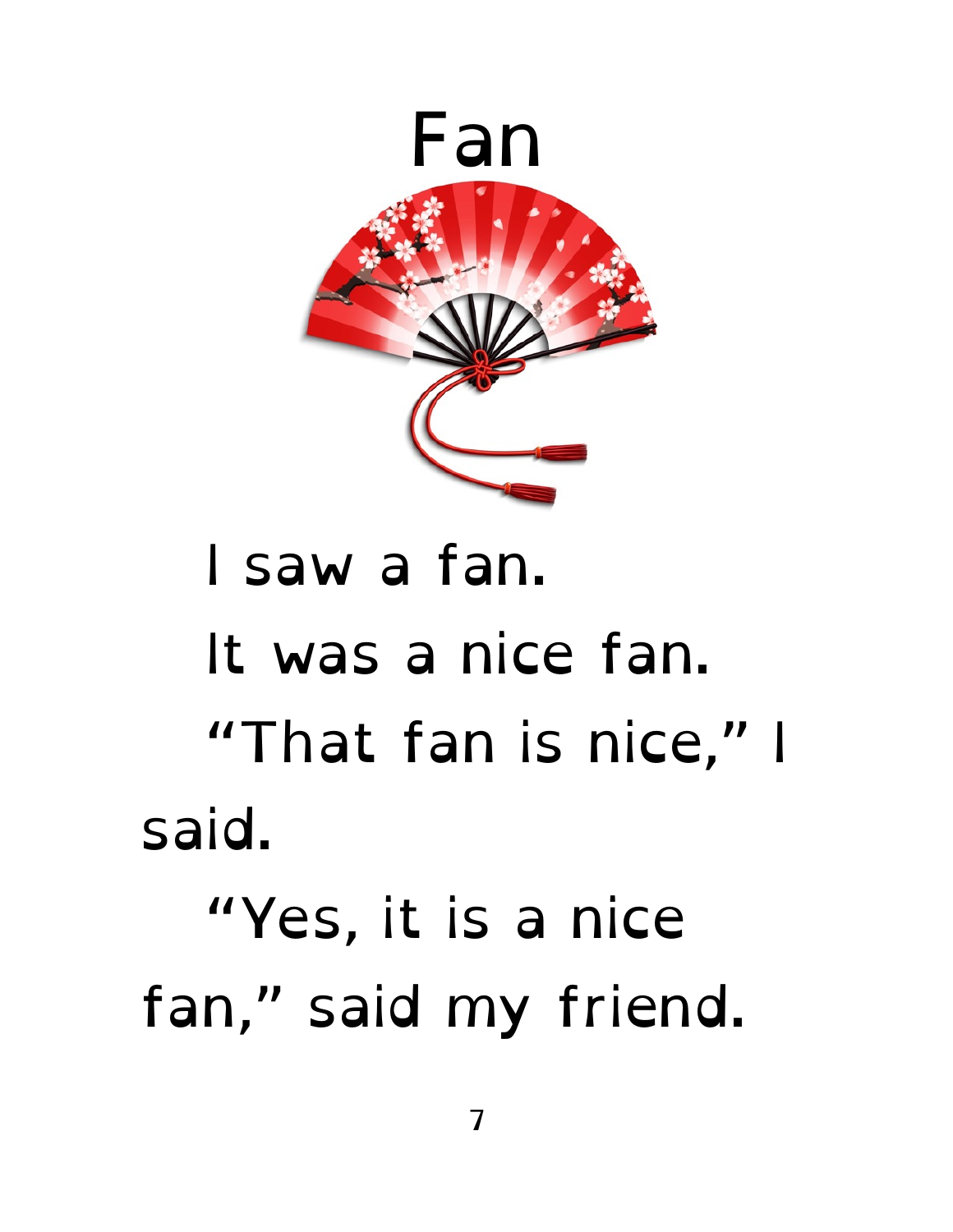![](_page_8_Picture_0.jpeg)

#### I saw a pan. It was a nice pan. "That pan is nice," I said. "Yes, it is a nice pan," said my friend.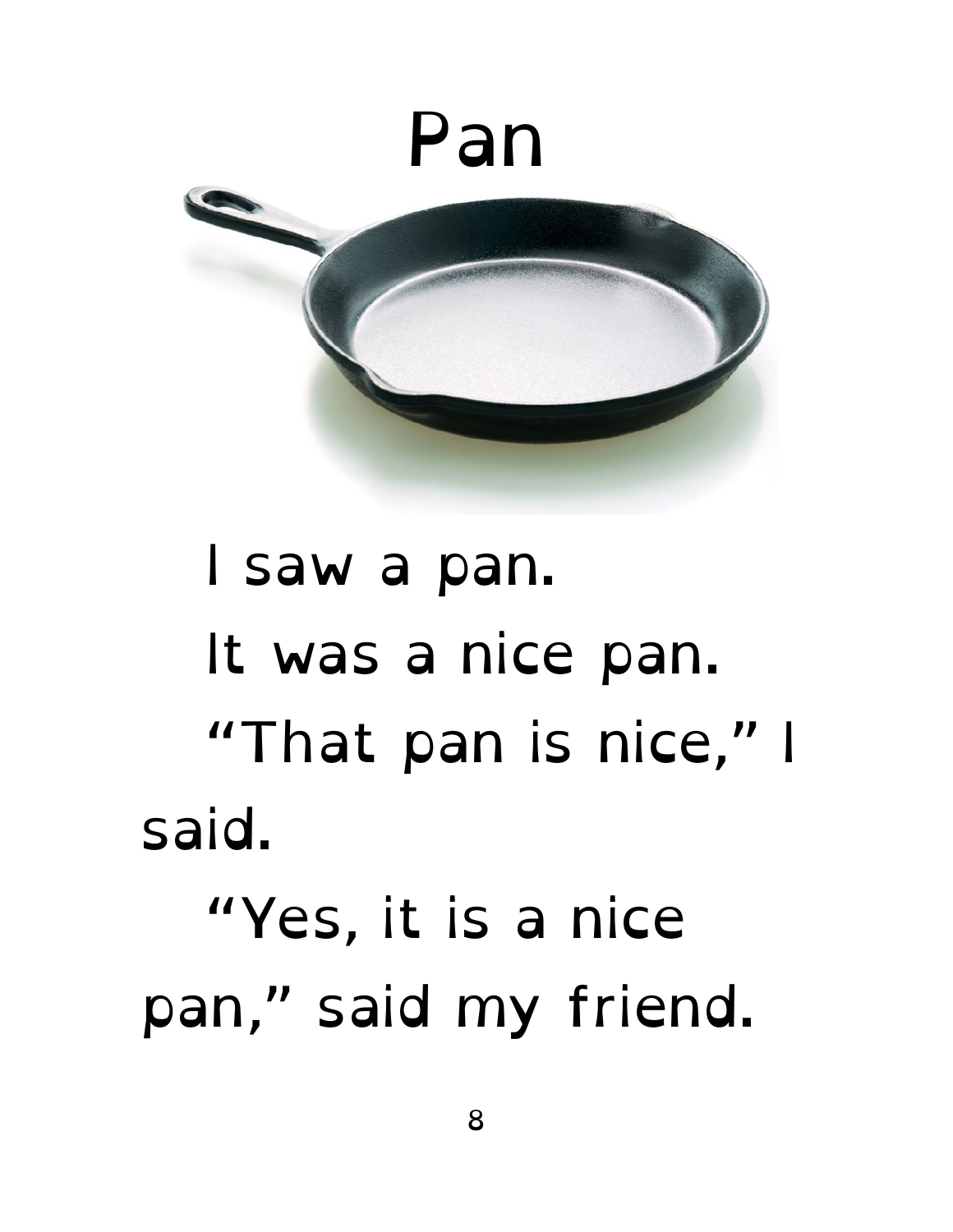![](_page_9_Picture_0.jpeg)

#### I saw a van. It was a nice van. "That van is nice," I said. "Yes, it is a nice van," said my friend.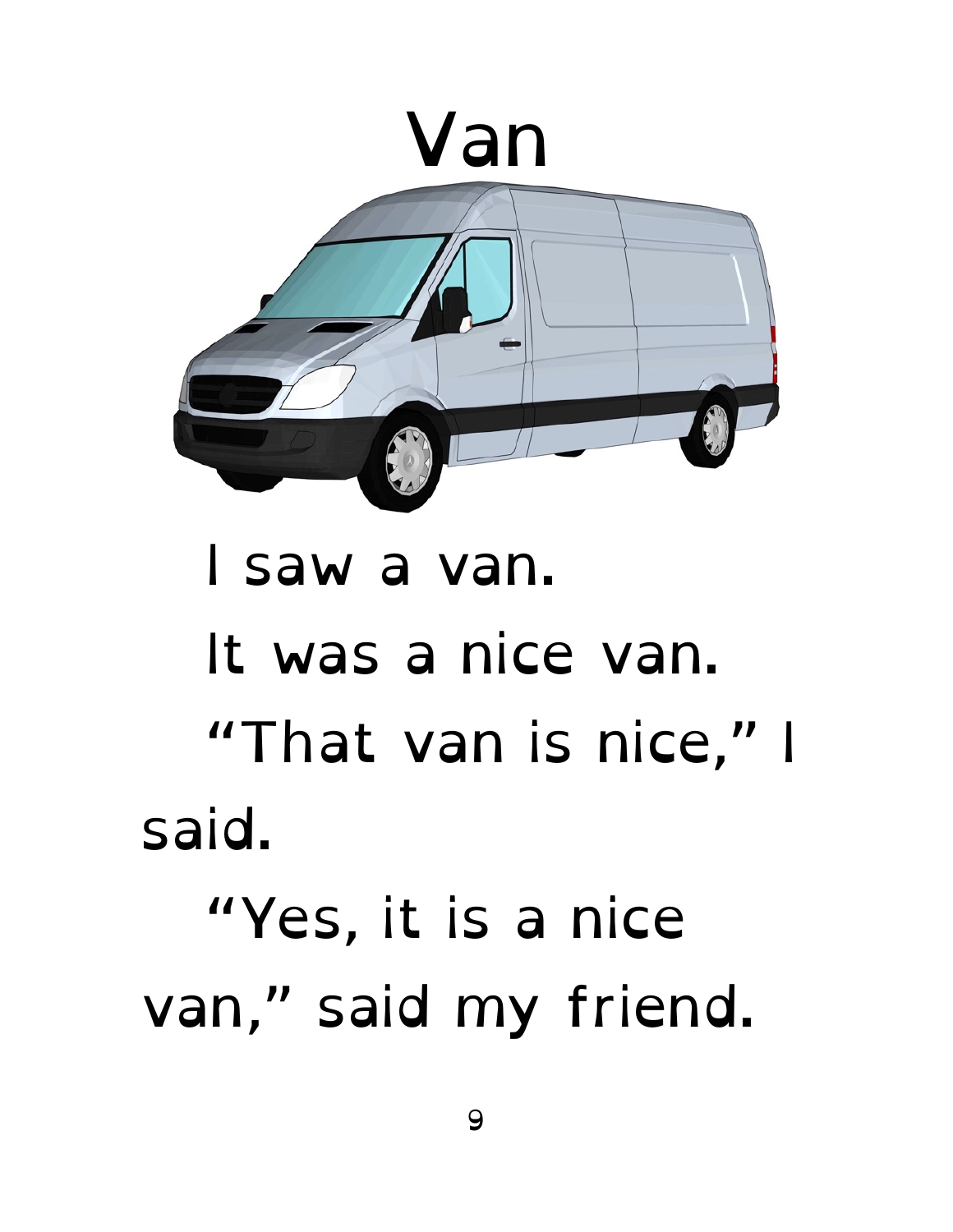![](_page_10_Picture_0.jpeg)

#### I saw a cap. It was a nice cap. "That cap is nice," I said. "Yes, it is a nice cap," said my friend.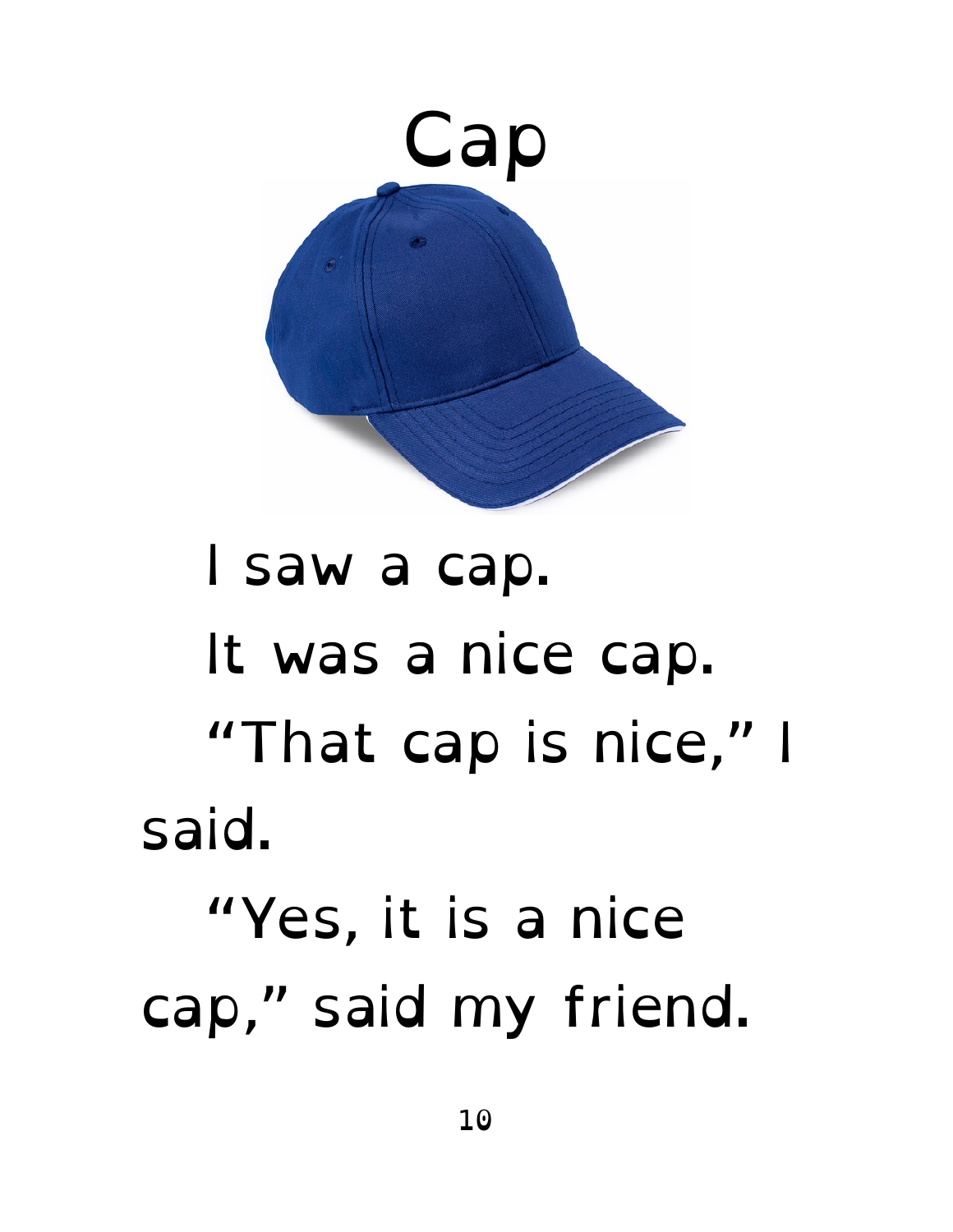![](_page_11_Picture_0.jpeg)

### I saw a map. It was a nice map. "That map is nice," I said. "Yes, it is a nice map," said my friend.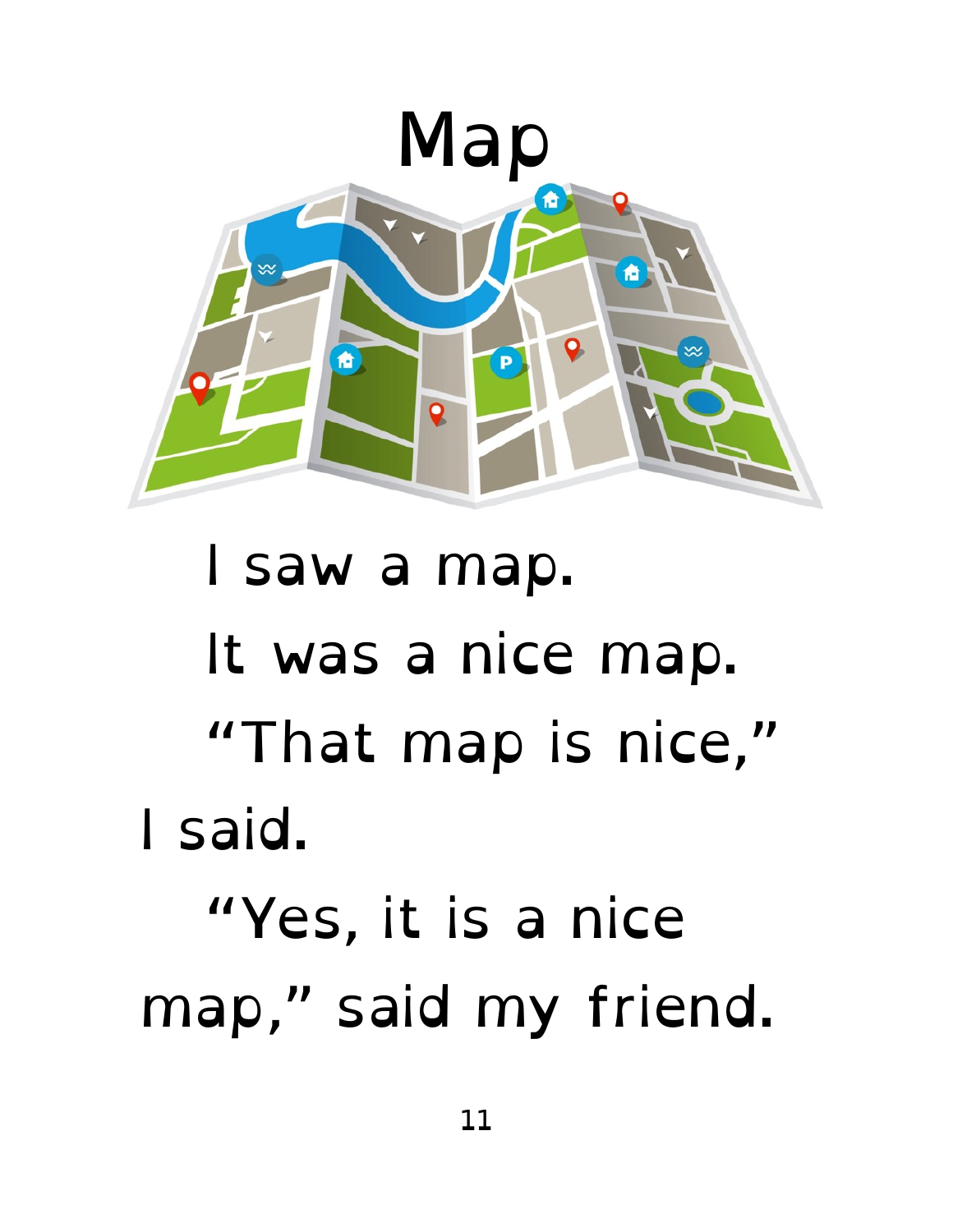#### Bat

 I saw a bat. It was a nice bat. "That bat is nice," I said. "Yes, it is a nice bat," said my friend.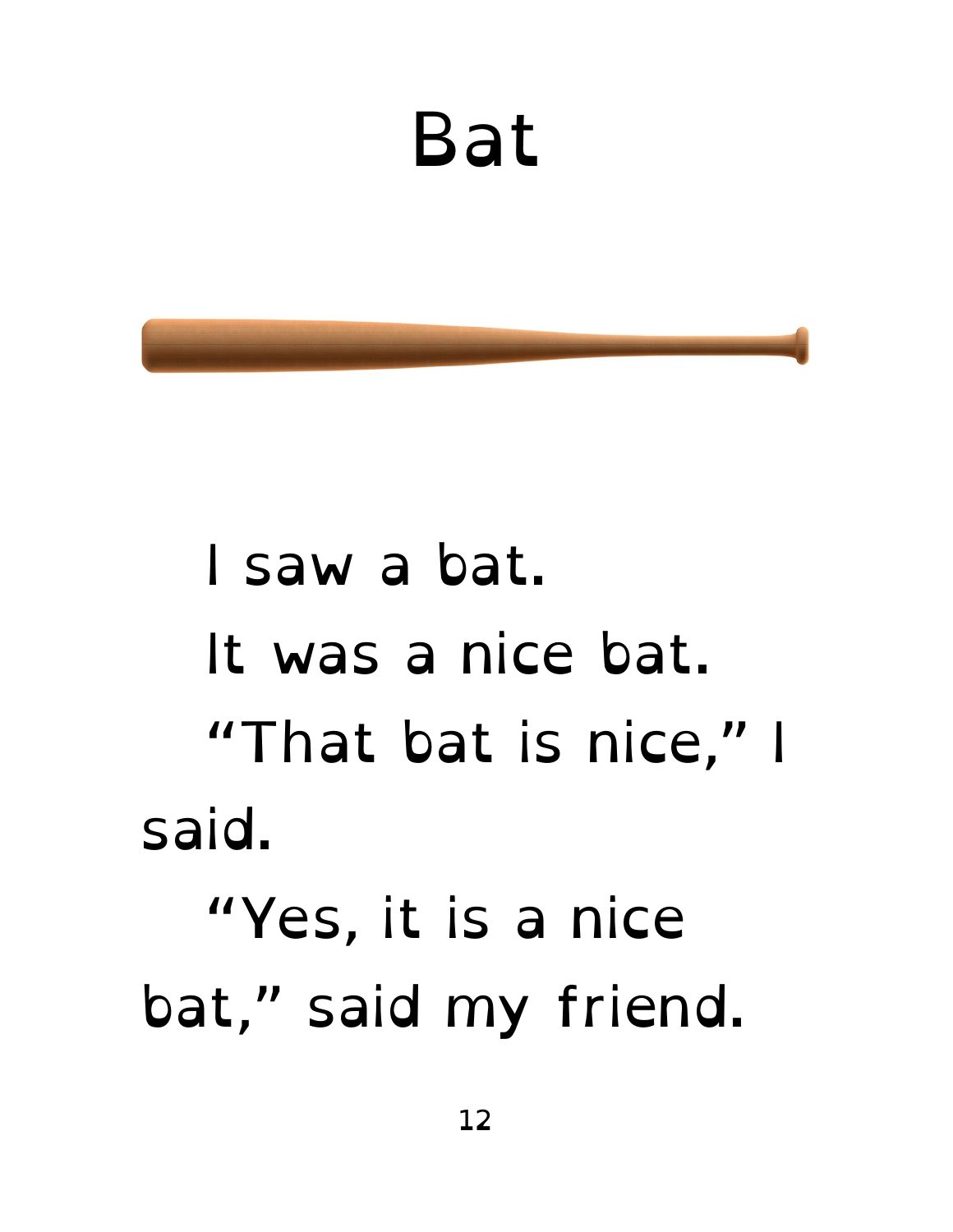![](_page_13_Picture_0.jpeg)

#### I saw a hat. It was a nice hat. "That hat is nice," I said. "Yes, it is a nice hat," said my friend.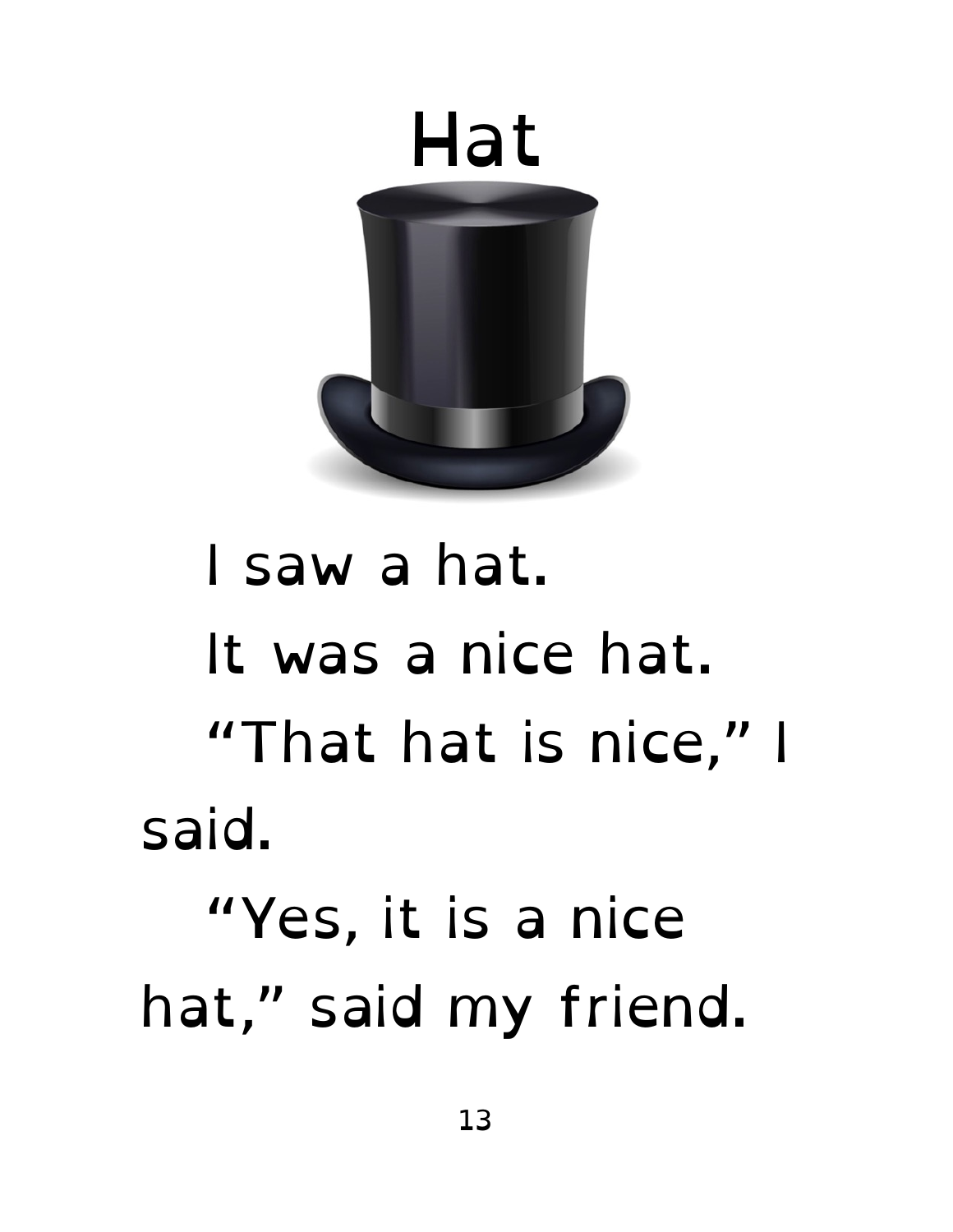![](_page_14_Picture_0.jpeg)

#### I saw a mat. It was a nice mat. "That mat is nice," I said. "Yes, it is a nice mat," said my friend.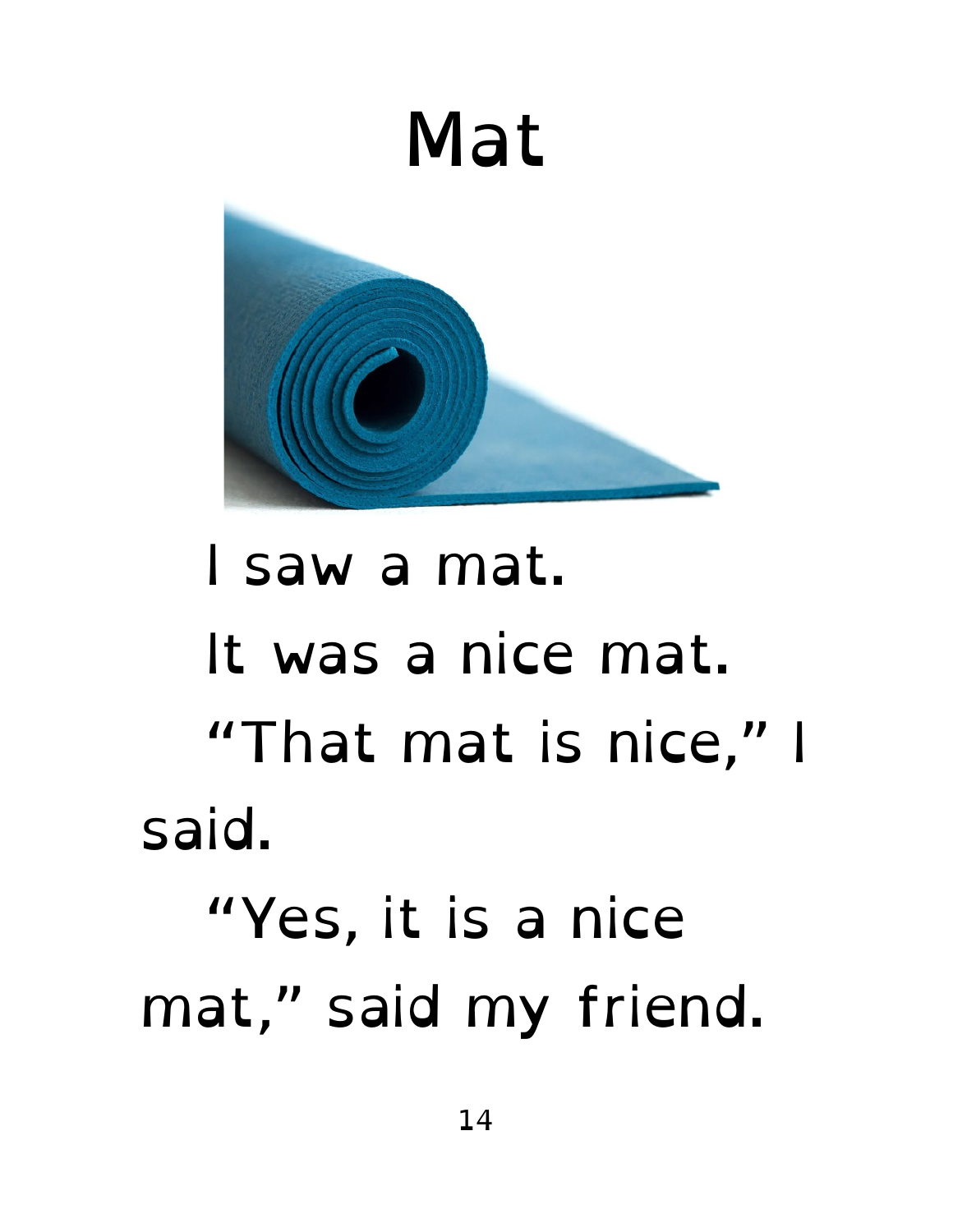![](_page_15_Picture_0.jpeg)

#### I saw a vat. It was a nice vat. "That vat is nice," I said. "Yes, it is a nice vat," said my friend.